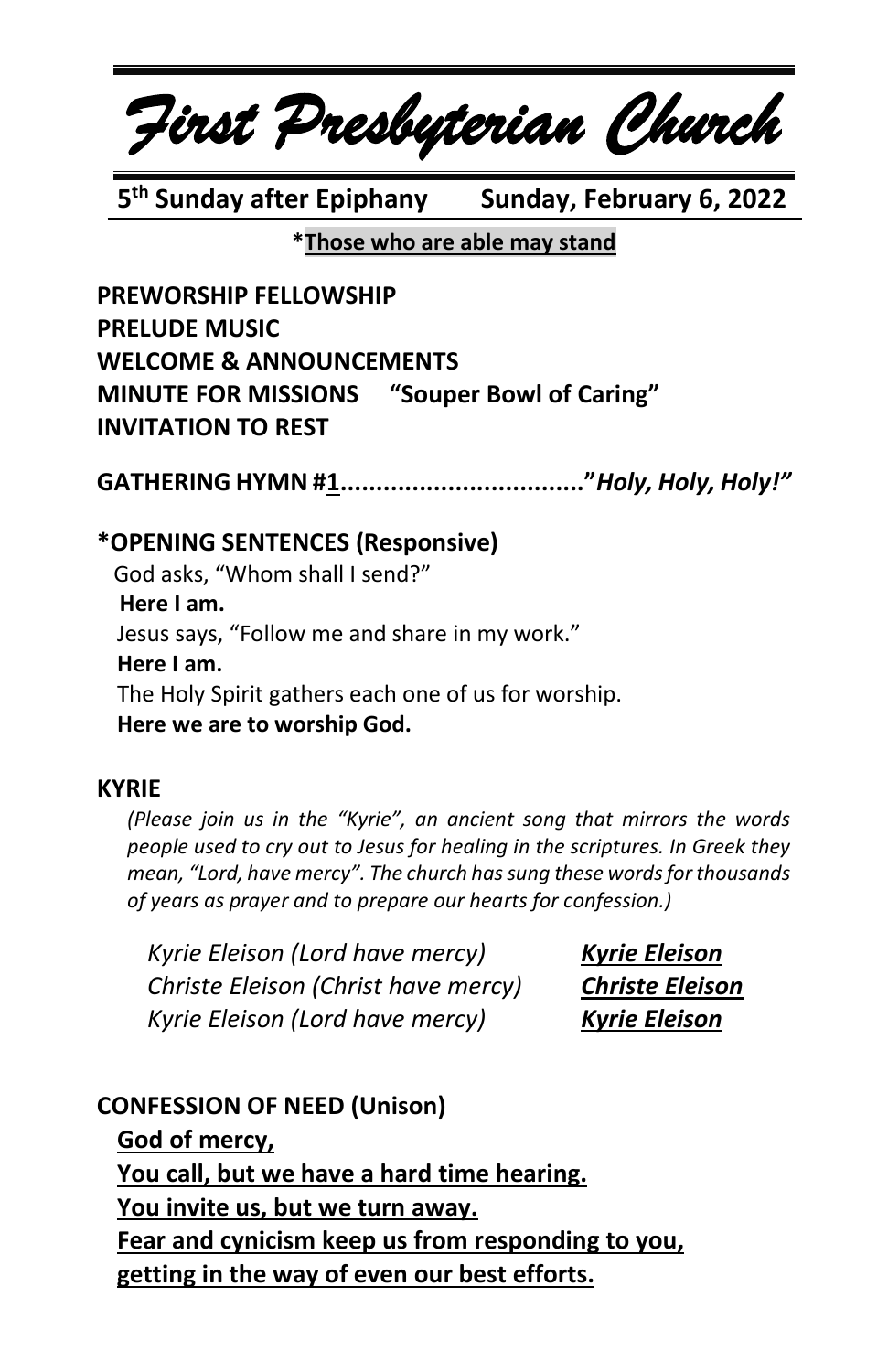**Forgive our lack of attention to things that matter And restore our sense of your priorities. Focus us on your call to worship and service As we seek to follow after Jesus Christ.**

#### **KYRIE**

*Kyrie Eleison (Lord have mercy) Kyrie Eleison Christe Eleison (Christ have mercy) Christe Eleison Kyrie Eleison (Lord have mercy) Kyrie Eleison*

#### **SILENCE FOR CONFESSION AND RESTING IN GOD'S GRACE**

### **DECLARATION OF GRACE (Responsive)**

Jesus Christ is risen from the dead.

Not even death can separate us from God's love. This is good news!

**In Jesus Christ we are forgiven.**

**\*RESPONSE HYMN #649***................................."Amazing Grace" vs. 1,3, & 5*

# **\*SHARING THE PEACE OF CHRIST**

The Peace of Christ be with you! **And Also, with you!** Let us share a sign of God's peace with one another.

# **PRAYER FOR ILLUMINATION (Unison)**

**Holy Spirit, help us hear your voice beyond our inability to hear and understand your word beyond any speaker's ability to explain. Through your word, speak to our hearts even if our heads are not ready to listen.**

**Amen.**

# **SCRIPTURE**

**FIRST READING ........................................ Psalm 138 (pg 639)** *Leader: The Word of the Lord.* **People: Thanks be to God!**

**SECOND READING....................1 Corinthians 15:1-11 (pg 184)** *Leader: The Word of the Lord.* **People: Praise to You, O Christ**

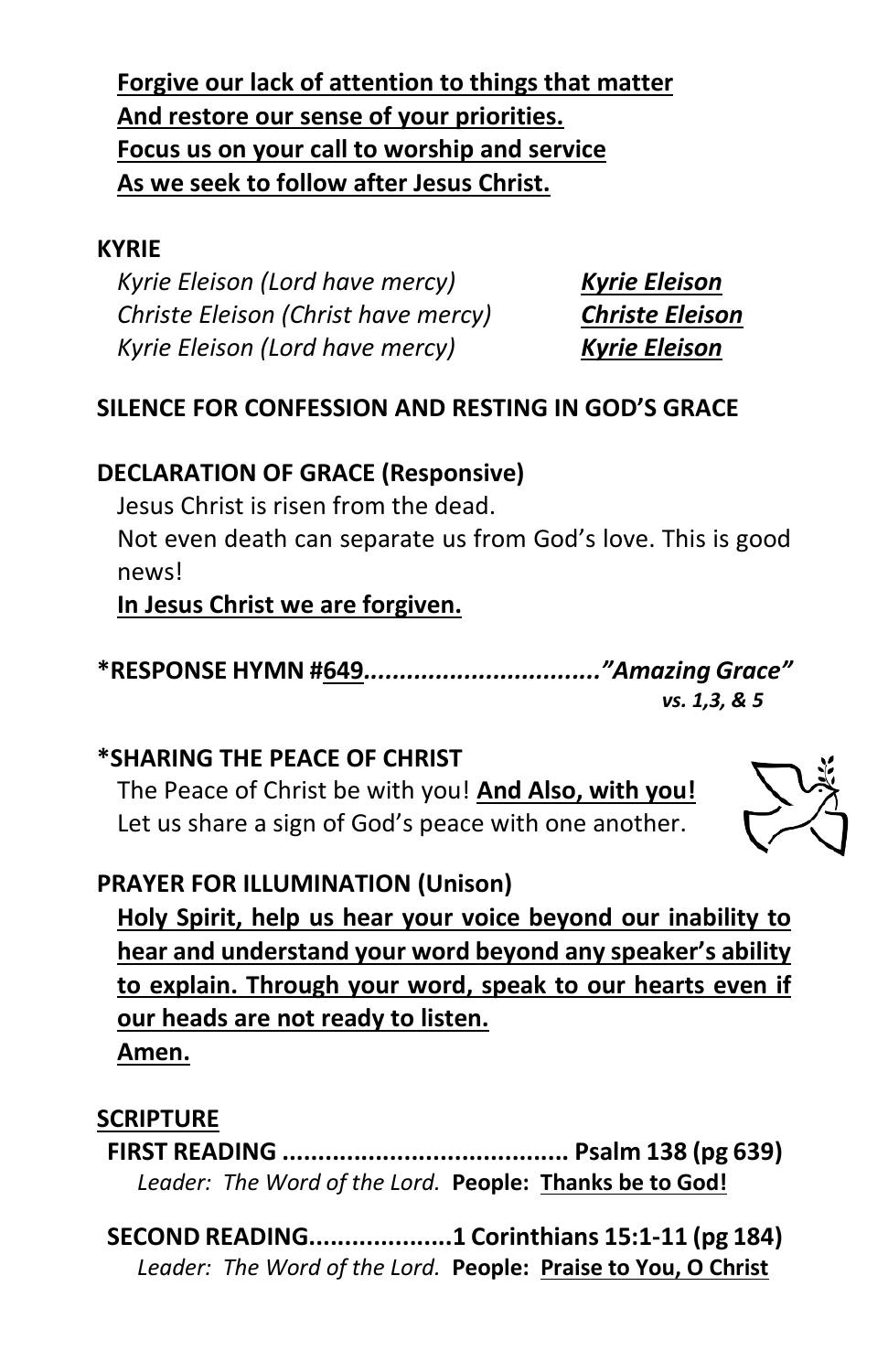**SERMON** *Dialogue Sermon w/ Pastor Greg & Pastor Mike* 

**SILENCE FOR REFLECTION**

**\*HYMN OF THE DAY #721....................***"Lord, You Have Come"*

**PRAYERS OF THE PEOPLE** Lord in your Mercy. **Hear our Prayer.**

**THE LORD'S PRAYER (forgive us our "sins")**

### **INVITATION**

**THE GREAT THANKSGIVING (Responsive)** The Lord be with you, **and also with you.**  Lift up your hearts. **We lift them to the Lord!**  Let us give thanks to the Lord our God. **It is right to give our thanks and praise.**



#### **WORDS OF INSTITUTION**

**COMMUNION OF THE PEOPLE**

**PRAYER AFTER COMMUNION**



# **\*BLESSING AND CHARGE (Responsive)**

Beloved children of God receive the gift of the Holy Spirit, the grace of Jesus Christ, and the blessing of the Lord forever. **Alleluia! Amen.**

**\*CLOSING HYMN #69....................................."***Here I Am, Lord"*

# **\*DISMISSAL (Responsive)**

Go in peace to love and serve the Lord. **Thanks be to God. Amen.**

*\_\_\_\_\_\_\_\_\_\_\_\_\_\_\_\_\_\_\_\_\_\_\_\_\_\_\_\_\_\_\_\_\_\_\_\_\_\_\_\_\_*

**\*POSTLUDE**